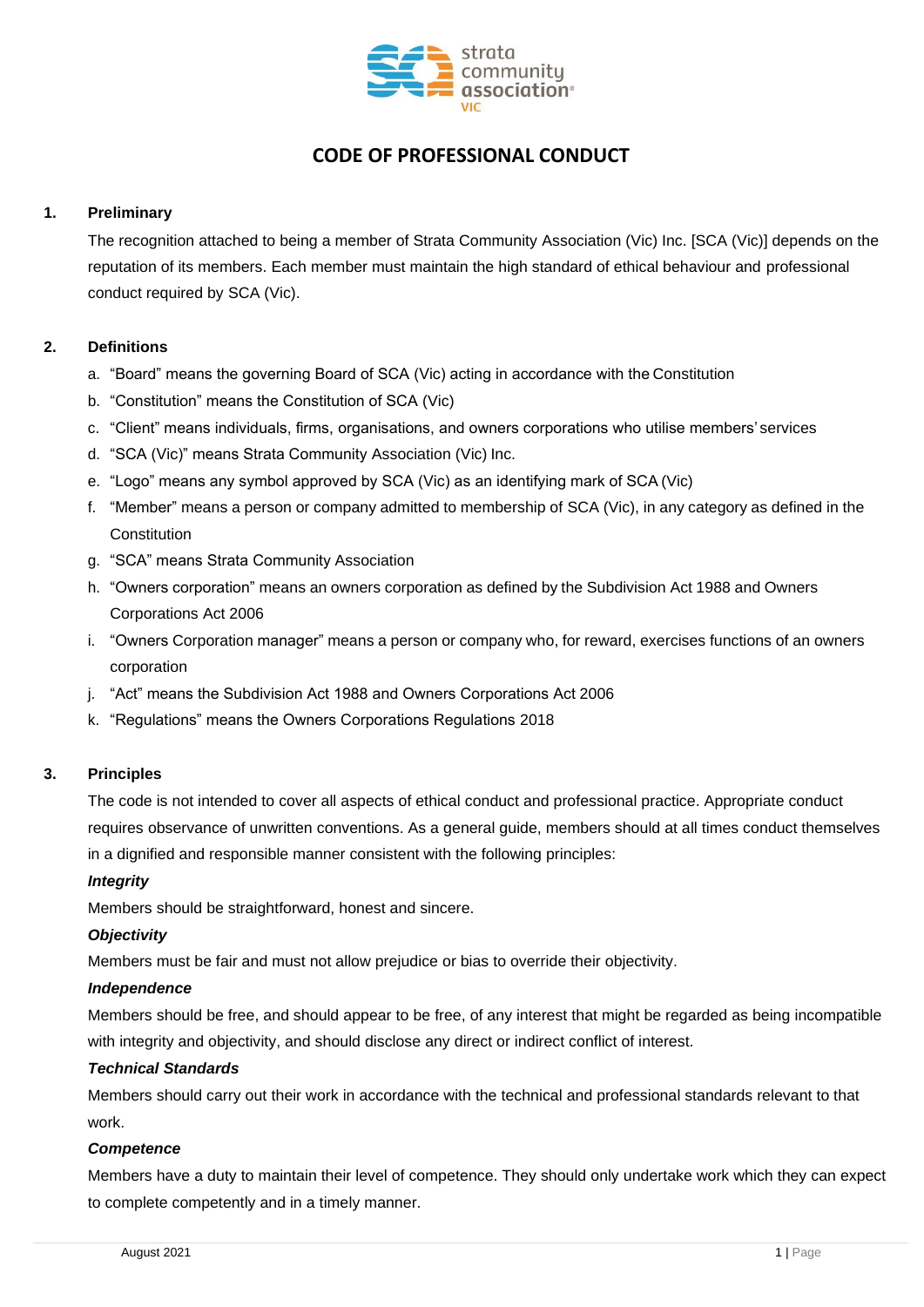

# **CODE OF PROFESSIONAL CONDUCT**

### **4. Logo**

Members may display the SCA (Vic) members logo, but must comply with the rules regarding display of the SCA (Vic) members logo advised from time to time by the Board.

## **5. Secret Commission**

Members must not directly or indirectly pay or accept an undeclared commission in any form.

### **6. Ethical Conduct**

- a. A member must refrain from any conduct that might bring discredit to SCA (Vic), or its members.
- b. It is unethical for a member to induce or attempt to induce a breach of contract between a Client and its owners' corporation manager.
- c. A member must not denigrate another member, nor any individual, company or profession in general.
- d. A member must not harass, bully, use physical or verbal abuse, use of profanity, or threaten physical harm.

### **7. Co-operation**

a. A member must fully co-operate with the SCA (Vic) Complaints Process & comply with all requests & timeframes as set. Failure to do so may result in suspension of Membership

# **8. Delivery of Books and Records**

- a. If a member ceases to be an owners corporation manager for a Client, they must, within 28 days, return to the secretary or chairperson of the owners corporation, all records and funds of the owners corporation
- b. The member must produce records upon request from an authorised representative of the Client, and must cooperate in the transfer of all types of records which are the property of the Client, including without limitation, electronic records.
- c. The member must produce records upon request from an authorised representative of the Client, and must co- operate in the transfer of all types of communication records provided by all owners, occupiers, agents or other interested parties associated with the client including email addresses, telephone numbers, or other electronic communication contact details.

# **9. Advertising**

Members must not advertise in a way which:

- a. Creates false or unjustified expectations of favourable results; or
- b. Consists of self-laudatory or misleading statements that are not based on verifiable facts;
- c. Contains unidentified testimonials.